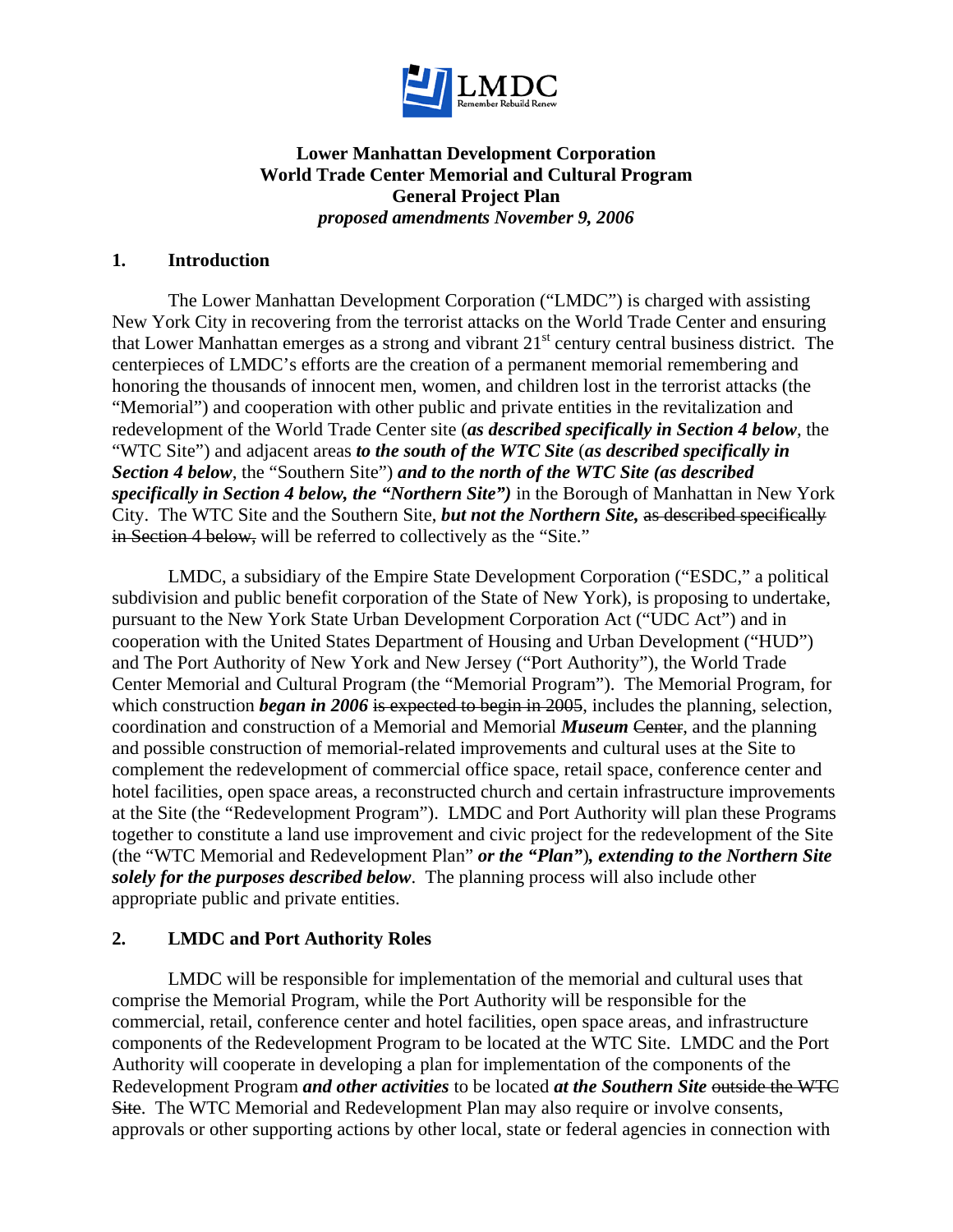*LMDC General Project Plan – Proposed Amendments November 9, 2006 World Trade Center Memorial and Cultural Program Page 2 of 14* 

its approval and implementation. As described in Section 10 below, LMDC has conducted a coordinated environmental review of the combined WTC Memorial and Redevelopment Plan.

In carrying out the Memorial Program, LMDC conducted an international competition that in January 2004 resulted in the selection of a winning Memorial design, "Reflecting Absence," by Michael Arad and Peter Walker. An interpretive museum will be developed, known as the Memorial *Museum* Center, that will tell the story of the events of September 11, 2001 and February 26, 1993. LMDC will provide initial funding for the design, development, and construction of the Memorial and Memorial *Museum* Center, will plan for memorial-related improvements and cultural facilities and uses, and will oversee the overall implementation of the Memorial, Memorial *Museum* Center and cultural programming and, possibly, elements of the Redevelopment Program, including all required coordination with the Port Authority, HUD, the State of New York, The City of New York (the "City"), and other public and private entities. LMDC will also continue to coordinate the Memorial Program with the plans and implementation schedule for the Redevelopment Program.

## **3. Project Objectives**

The rebuilding of the Site as a mixed-use center of commerce, public spaces, and culture, with a Memorial at its heart, will advance the goals of the UDC Act, the objectives developed by LMDC and the goals articulated by the Governor of the State of New York and the Mayor of the City of New York—to remember and honor the victims of the terrorist attacks while revitalizing Lower Manhattan.

## **a. Remembering the Victims of the Terrorist Attacks**

The Memorial will ensure that future generations never forget the thousands of people who died on September 11, 2001 in New York, in Shanksville, Pennsylvania and at the Pentagon in Virginia, as well as those who died in the terrorist bombing at the World Trade Center on February 26, 1993. The Memorial will be set in a context that bustles with the activity of Lower Manhattan, yet provides a quiet and respectful setting for remembrance and contemplation. Visitors from around the world will come to the Site to learn about the events of September 11, 2001 and February 26, 1993 and to remember those who were lost. The proposed plan described below and graphically depicted on Attachment 1 (World Trade Center Memorial and Redevelopment Plan, Proposed Site Plan as of *November 2006* December 2004) provides appropriate access, circulation, structural support, utilities and other necessary services to the Memorial and Memorial *Museum* Center.

## **b. Revitalizing Lower Manhattan**

The current conditions of the Site are "substandard and insanitary" under the UDC Act and impair the sound growth and development of Lower Manhattan. In addition, there is a need for the development of cultural, recreational, community and other civic facilities in Lower Manhattan.

Restoring the Site as a functioning part of Lower Manhattan is a priority objective for this project. This project is intended to re-establish the Site as a locus of commerce, civic space and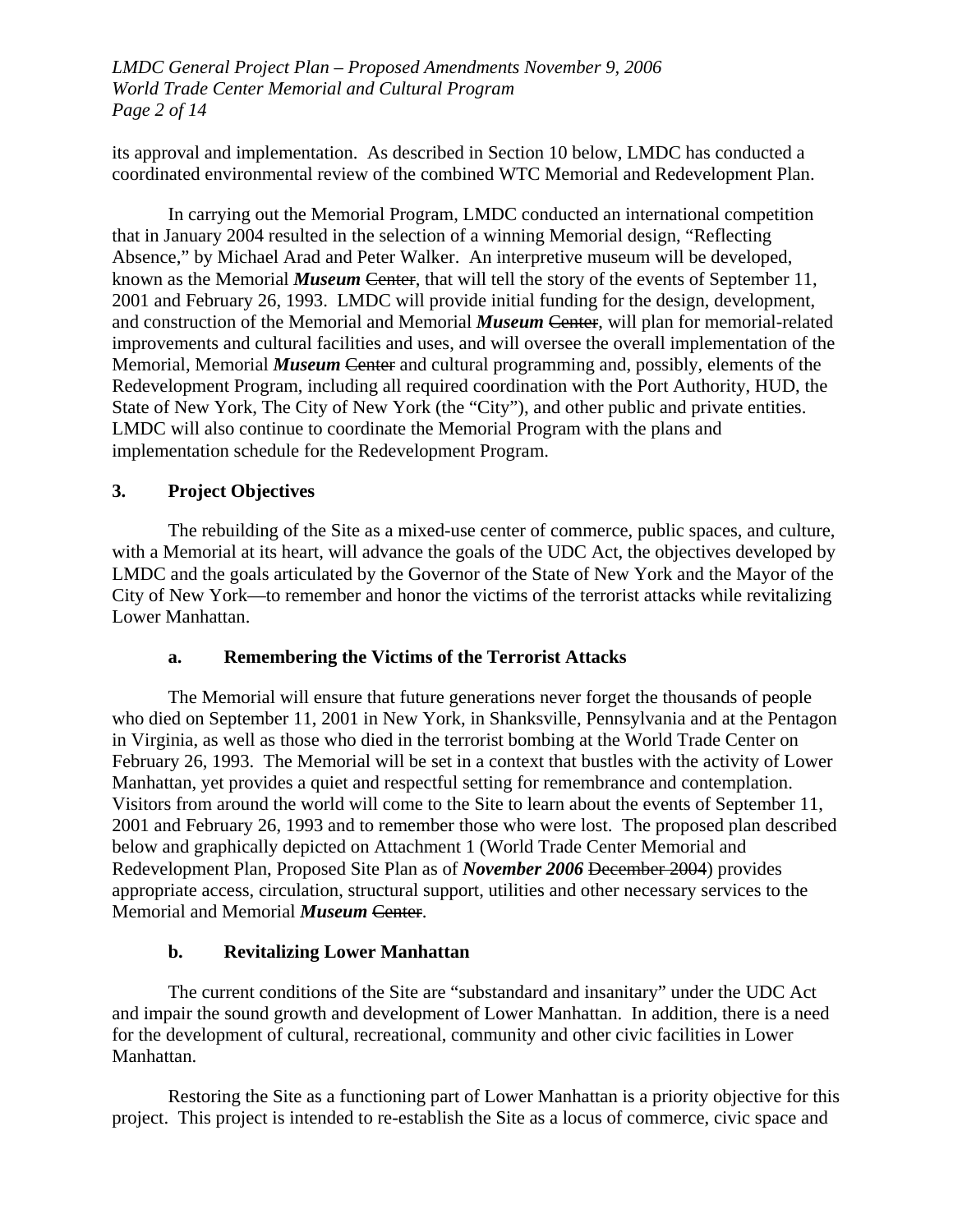*LMDC General Project Plan – Proposed Amendments November 9, 2006 World Trade Center Memorial and Cultural Program Page 3 of 14* 

amenities, including appropriate commercial and retail uses, as well as supporting facilities, utilities and infrastructure, for the downtown area. While Lower Manhattan is a center of world finance and a major economic engine for the entire region, downtown has also become the fastest growing residential neighborhood in New York City and a major destination for regional, national and international travelers. The loss of commercial office space on September 11, 2001 has impaired Lower Manhattan's ability to grow as a world-class  $21<sup>st</sup>$  century central business district. Restoration of this commercial space is critical to Lower Manhattan's future. To serve the resulting mix of workers, residents and visitors, revitalization of Lower Manhattan should include cultural and other amenities that help make the area a lively environment all day, every day.

The long-term presence of an essentially empty, excavated space in the heart of New York's financial district would also be a blight that makes the area less attractive for businesses, residents and visitors. It is important to New York City's economy that, as business leases in Lower Manhattan come up for renewal, businesses will have confidence that the Site will be redeveloped as quickly as possible to reduce its blighting effect on the immediate area. In addition, Lower Manhattan's status as the nation's third largest central business district will be threatened without the redevelopment of the Site.

## **4. Project Location**

The Site is located in Lower Manhattan on two sites, as shown on Attachment 1:

(i) the WTC Site, bounded by West, Vesey, Church, and Liberty Streets; *as follows:* 

*Beginning at the intersection of the eastern right of way line of Route 9A/West Street and the northern curb line of Vesey Street,* 

*East along the northern curb line of Vesey Street to the western right of way line of West Broadway,* 

*North along the western curb line of West Broadway to the northern right of way line of Vesey Street,* 

*East along the northern right of way line of Vesey Street to the eastern right of way line of Church Street,* 

*South along the eastern right of way line of Church Street to the southern right of way line of Liberty Street,* 

*West along the southern right of way line of Liberty Street to the intersection with the eastern right of way line of Route 9A/West Street,* 

*North along the eastern right of way line of Route 9A/West Street to the point of beginning;* 

and

(ii) the adjacent Southern Site immediately to the south of the WTC Site*, bounded as follows:* 

*Beginning at the intersection of the eastern right of way line of Route 9A/West Street and the southern right of way line of Liberty Street,*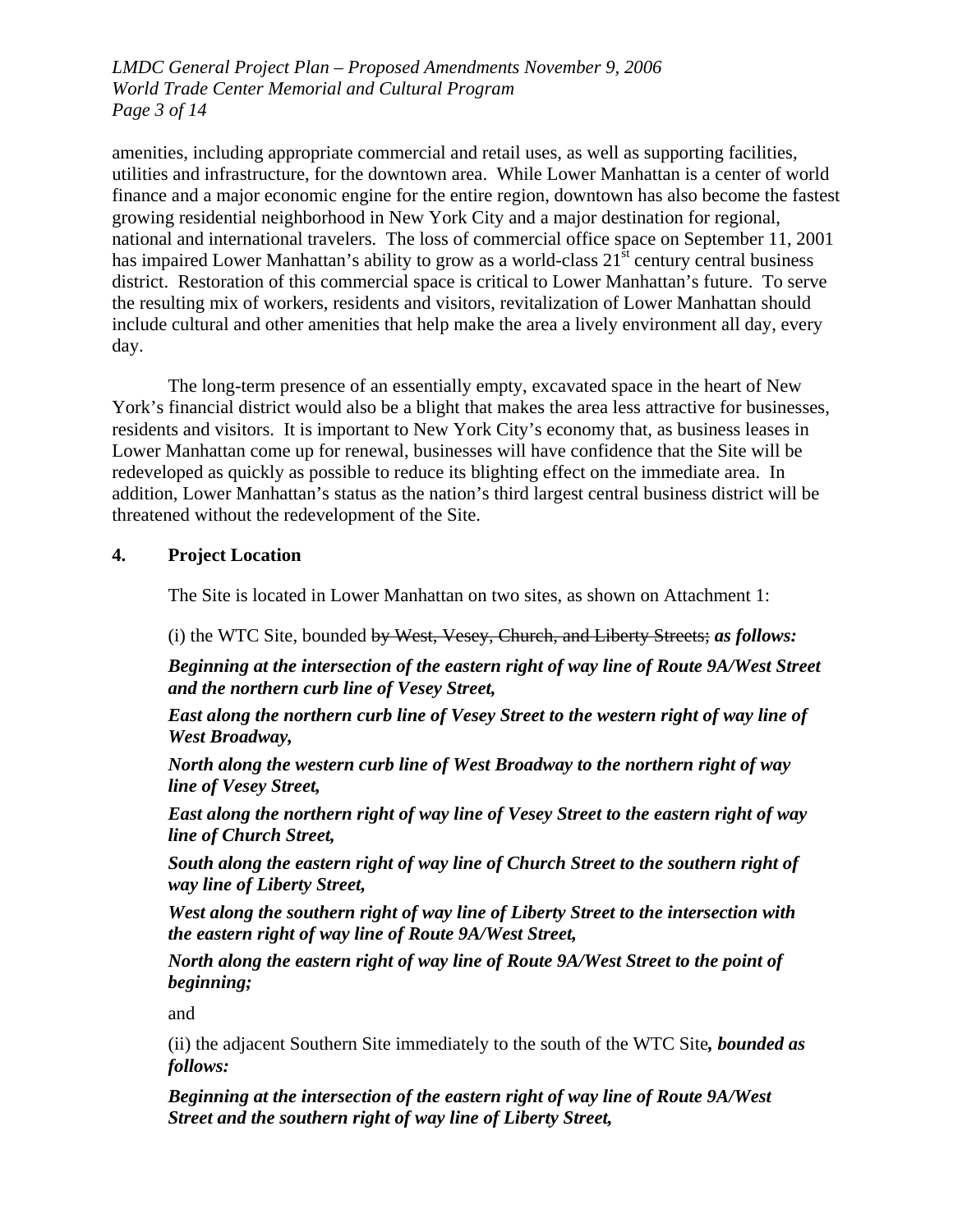*LMDC General Project Plan – Proposed Amendments November 9, 2006 World Trade Center Memorial and Cultural Program Page 4 of 14* 

*East along the southern right of way line of Liberty Street to the eastern right of way line of Greenwich Street,* 

*South along the eastern right of way line of Greenwich Street to the southern right of way line of Cedar Street,* 

*West along the southern right of way line of Cedar Street to the western curb line of Greenwich Street,* 

*South along the western curb line of Greenwich Street to the northern curb line of Albany Street,* 

*West along the northern curb line of Albany Street to the eastern curb line of Washington Street,* 

*North along the eastern curb line of Washington Street to the southern right of way line of Cedar Street,* 

*West along the southern right of way line of Cedar Street to the intersection with the eastern right of way line of Route 9A/West Street (and including subsurface property below a depth of approximately 32'10" from the top of the existing grade and extending up to 50'5" south from the southern right of way line of Cedar Street), and* 

*North along the eastern right of way line of Route 9A/West Street to the point of beginning.* 

comprising (a) two city blocks, one bounded by Liberty, Washington, Albany and Greenwich Streets, and the other bounded by Liberty, West, Cedar and Washington Streets, (b) subsurface portions of Liberty Street from the eastern side of West Street to the western side of Greenwich Street, (c) Washington Street from the northern side of Cedar Street to the southern side of Liberty Street, and (d) subsurface portions of Cedar Street from the eastern side of West Street to the eastern side of Washington Street.

The Southern Site includes those properties commonly known as 130 Liberty Street, 140 Liberty Street and 155 Cedar Street.

*The Northern Site, located in Lower Manhattan immediately to the north of the WTC Site as shown on Attachment 1, is bounded as follows:* 

*Beginning at the intersection of the northern curb line of Vesey Street and the eastern right of way line of Washington Street,* 

*North along the eastern right of way line of Washington Street to the southern curb line of Barclay Street,* 

*East along the southern curb line of Barclay Street to the western curb line of West Broadway,* 

*South along the western curb line of West Broadway to the northern curb line of Vesey Street,* 

*West along the northern curb line of Vesey Street to the point of beginning.*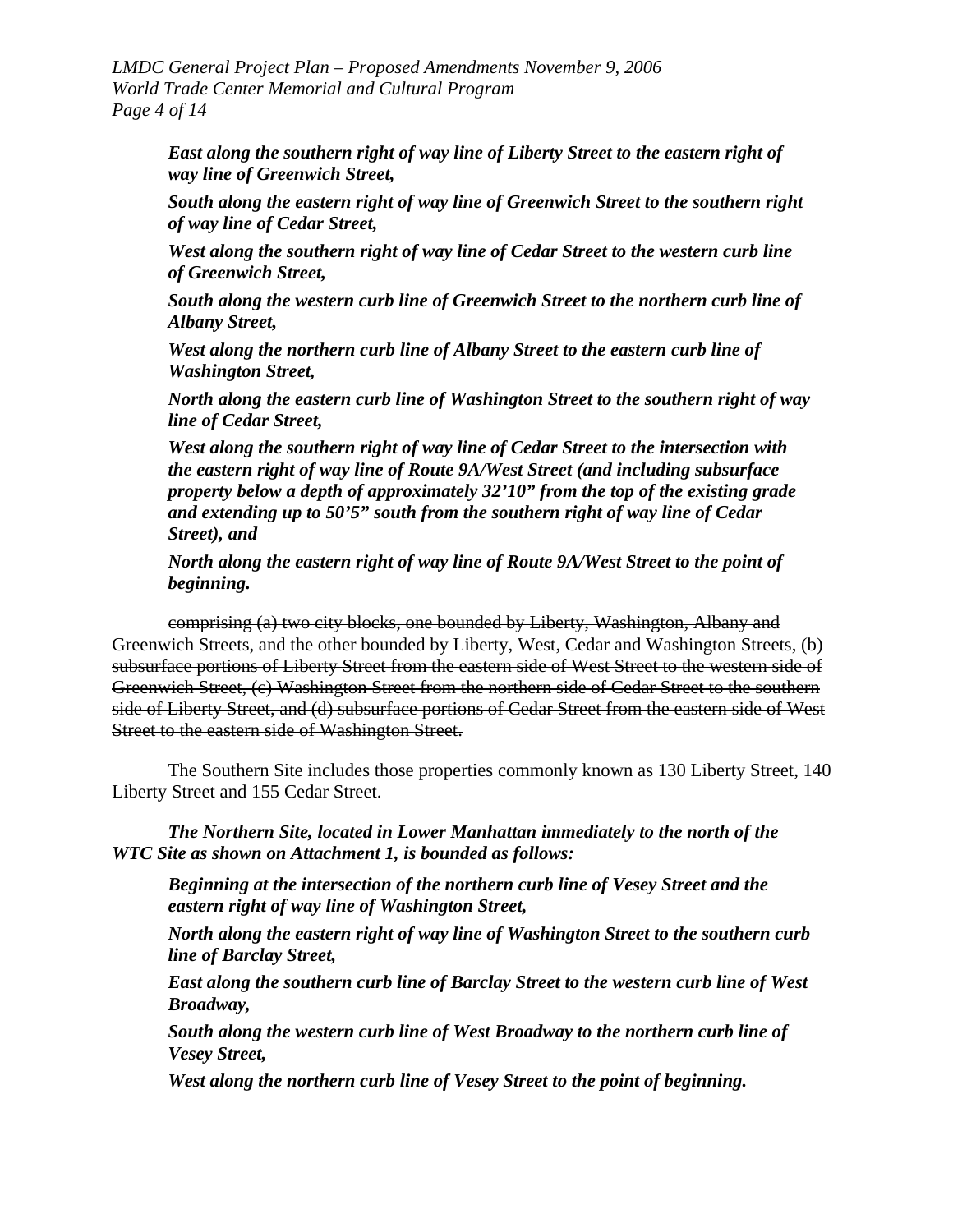*LMDC General Project Plan – Proposed Amendments November 9, 2006 World Trade Center Memorial and Cultural Program Page 5 of 14* 

*The original 7 World Trade Center occupied a superblock site, blocking the continuation of former Greenwich Street through the Northern Site. Consistent with LMDC's early planning principles, 7 World Trade Center was redesigned and constructed to preserve the possibility of reintroducing the Greenwich Street corridor as a public street for pedestrian and/or vehicular access through the Northern Site ("Greenwich North"), extending north of the new Greenwich Street on the WTC Site under the Plan. The Northern Site is included in this general project plan to facilitate that possibility and to facilitate the transfers of certain property interests within the Northern Site among the involved governmental entities and possibly the net lessee of 7 World Trade Center, as described in Section 7 below, and not to subject the Northern Site to any other requirements or procedures for any other purpose.* 

#### **5. Project Setting**

The Site is located in Lower Manhattan, the historic "downtown" core of New York City. Today, downtown is characterized by narrow, winding canyons of first-generation skyscrapers standing beside modern office towers located on open plazas and along the district's principal streets. Rich in history and historic architecture of every era and style, Lower Manhattan is a global center of finance, the center of New York City's government, the home of several major educational institutions, and the site of many new and established museums, historical and cultural institutions.

The Site is surrounded by several distinct neighborhoods, each with different characters and uses. Tribeca, to the north of the Site, has evolved since the construction of the original World Trade Center into one of Manhattan's premiere residential neighborhoods through the conversion of mid-rise office and warehouse buildings into loft apartments. Immediately to the south of the Site is the Greenwich South district, characterized by Class B and C office buildings, some of which are being converted to residential use by private developers. East of the Site lies the Fulton corridor, a commercial area in which aging building stock is slowly being converted to residential use. Wall Street and the historic financial core are located southeast of the Site. Immediately to the west of the Site is Route 9A/West Street, a state highway that formerly lined the Hudson River and formed the western edge of the island. Across West Street from the Site, Battery Park City has been developed over land fill as a mixed-use neighborhood, including a substantial residential community, the World Financial Center and other office towers, retail stores, riverfront parks, and open space.

One of the densest concentrations of mass transit in the United States is situated in and around the Site, serving a downtown with one of the highest percentages of transit riders of any business district in the country. Fourteen subway lines run within one-quarter mile of each other, spanning from the Port Authority Trans-Hudson ("PATH") terminal in the middle of the Site to an MTA New York City Transit facility that runs along Fulton and Dey Streets east to William Street. Numerous city and private bus lines also serve the area.

On September 11, 2001, terrorist attacks destroyed every structure on the WTC Site: the World Trade Center office towers, commercial and government low-rise buildings, the hotel, and the underground concourse, PATH terminal and subway stations. The properties constituting the Southern Site, adjacent to the WTC Site, were also destroyed or damaged and blighted by the events of September 11, 2001: the Deutsche Bank office tower at 130 Liberty Street was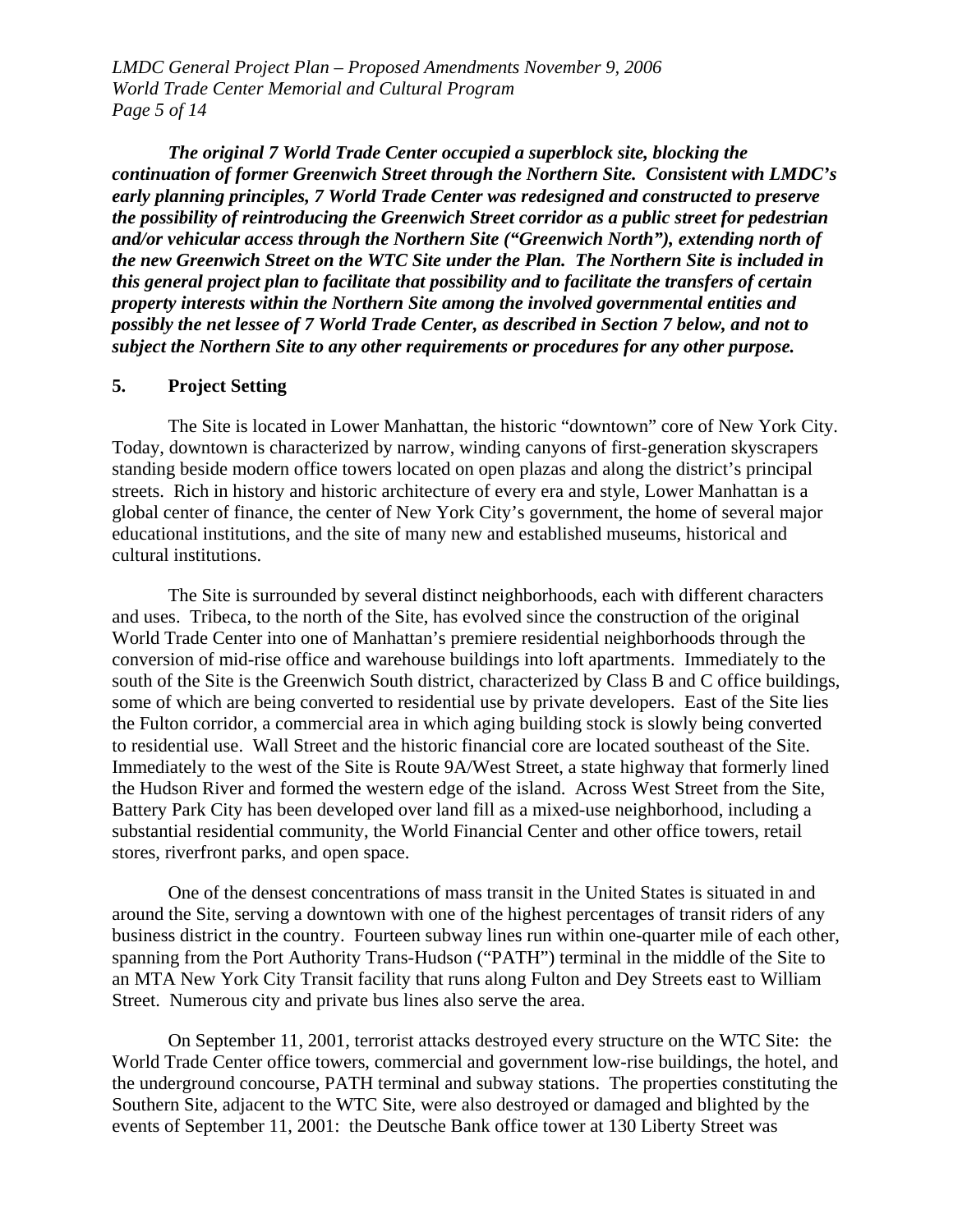*LMDC General Project Plan – Proposed Amendments November 9, 2006 World Trade Center Memorial and Cultural Program Page 6 of 14* 

severely damaged, remains uninhabitable, and will be deconstructed; the small St. Nicholas Church at 155 Cedar Street was destroyed; and the property at 140 Liberty Street was and remains blighted by dust, debris and the condition of the surrounding properties. Several other buildings surrounding the Site were also severely damaged, including one that housed two electrical substations, with some remaining unoccupied today. Some streets remain closed or occupied by safety installations and construction equipment. Many businesses and residents in the area surrounding the WTC *S*ite were at least temporarily displaced —others have still not returned, including the activities formerly conducted at the Southern Site. While *most of* the WTC Site remains closed to the public, a wide sidewalk and viewing area with a commemorative viewing wall has been created along the east side of the site on Church Street. The portion of Liberty Street between the WTC Site and the Southern Site also contains a commemorative viewing wall and is open to pedestrians from Church Street to the temporary bridge over West Street to Battery Park City. To the north *On the Northern Site*, construction on the new 7 World Trade Center *has been completed.* began in May 2002, with the *The* reopening of the Con Edison electrical substations at the base *of 7 World Trade Center took place* in May 2004. and the topping off of the steel for the office tower in October 2004.

Construction began on a temporary PATH station in the summer of 2002 and was completed in November 2003. This station restores service to the WTC Site until the *WTC Hub (formerly referred to as the* Permanent WTC PATH Terminal*)* can be constructed. The Permanent WTC *Hub* PATH Terminal would be constructed within the Site but is not part of the WTC Memorial and Redevelopment Plan. The Permanent WTC *Hub* PATH Terminal is expected to include an architecturally prominent station building, underground concourses, and expansion of the capacity of PATH trains with additional platforms and longer platform lengths.

The MTA New York City Transit is planning a redevelopment of the Fulton and Dey Street transit facility into a large, central transit center to be located at Broadway between Fulton and John Streets. This project, which is not part of the WTC Memorial and Redevelopment Plan, will rehabilitate, reconfigure, and enhance the multilevel complex and subway stations serving nine different lines.

## **6. The Memorial Program**

#### **a. General**

The Memorial Program, when combined with the Redevelopment Program, will create a new mixed use development with a significantly different configuration than existed on the Site before September 11, 2001. New cultural *facilities* buildings will make the site a destination for visitors throughout the region, and bring new activity to the neighborhood after business hours and on the weekends. Most significantly, a Memorial*,* and Memorial *Museum, and Visitor Orientation and Education* Center *("VOEC")* will sit at the heart of the Site, drawing visitors from around the world to learn about what happened on September 11, 2001 and on February 26, 1993, to remember those who died, and to provide a continually evolving context for these historic events.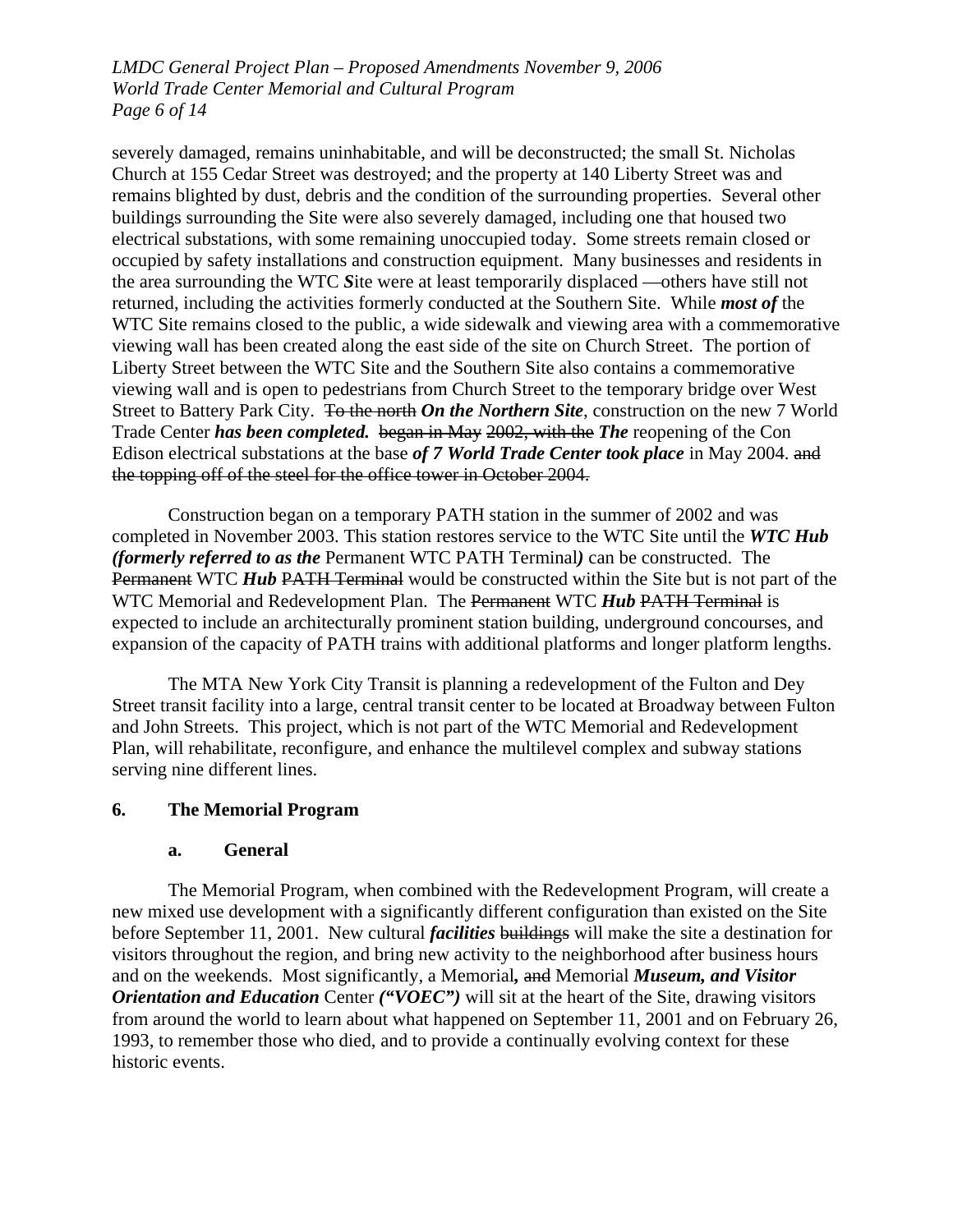*LMDC General Project Plan – Proposed Amendments November 9, 2006 World Trade Center Memorial and Cultural Program Page 7 of 14* 

#### **b. Uses**

#### **i. Memorial**

Almost immediately after the tragic events of September 11, 2001, a broad public consensus emerged that a fitting Memorial be created at the WTC Site, and that it be the defining element of the rebuilding process. The design of the Memorial is based on the concept "Reflecting Absence" by Michael Arad and Peter Walker, selected in January 2004 by an independent jury after an international competition. The winning design concept includes an approximately 3-acre at-grade landscaped plaza surrounding two pools of water recessed approximately 30 feet below grade. Visitors can descend to the level of the pools via inclined walkways around the perimeter of the voids. Names of victims will be inscribed around each of the pools at this lower level. *In addition, an approximately 1-acre at-grade public plaza extends north of the VOEC to the intersection of Greenwich and Fulton Streets.*

The Memorial *Museum* Center will be located beneath the landscaped plaza to the west of the former Twin Tower footprints. It will house artifacts that tell the story of the attacks on the World Trade Center, and will provide access to a portion of the western slurry wall to the lowest level of the structural bathtub. Access to remaining box beam column base remnants will also be provided at the lowest level of the north and south tower footprints, approximately 70 feet below grade. *The VOEC will serve as the single entry point to the Memorial Museum, in addition to having visitor amenities and its own exhibition and program spaces. Visitors would descend from the VOEC to the Museum, where views to the North and South pools and waterfalls would be available from windowed vestibules.* 

The Memorial is expected to attract millions of visitors each year. In addition to the challenge of creating a dignified and respectful setting within a thriving downtown, the Memorial setting and these additional visitors must be accommodated in a manner that considers and complements the other uses on and around the Site.

# **ii. Cultural Buildings and Programming**

Throughout the extensive public participation process organized by LMDC, numerous comments called for the development of cultural *facilities* buildings and programming at the Site. A new cultural core in Lower Manhattan would celebrate life and diversify and revitalize the surrounding area. In addition to the Memorial *Museum and VOEC* Center described above, the site plan includes two sites for new cultural facilities , comprising a total of approximately 500,000 square feet. A *in a* performing arts center with 800 to 2,200 *1,000-1,800* seats will occupy one of these sites at the northwest corner of Fulton and Greenwich Streets. To enhance the architectural prominence of this venue and promote its identity as a major new cultural institution, the performing arts venue will be separated at grade from Tower 1 ("Freedom Tower") by 60 feet. A museum complex will occupy the site at the southwest corner of Fulton and Greenwich Streets with potential tenants that include museums, exhibition spaces, and cultural centers.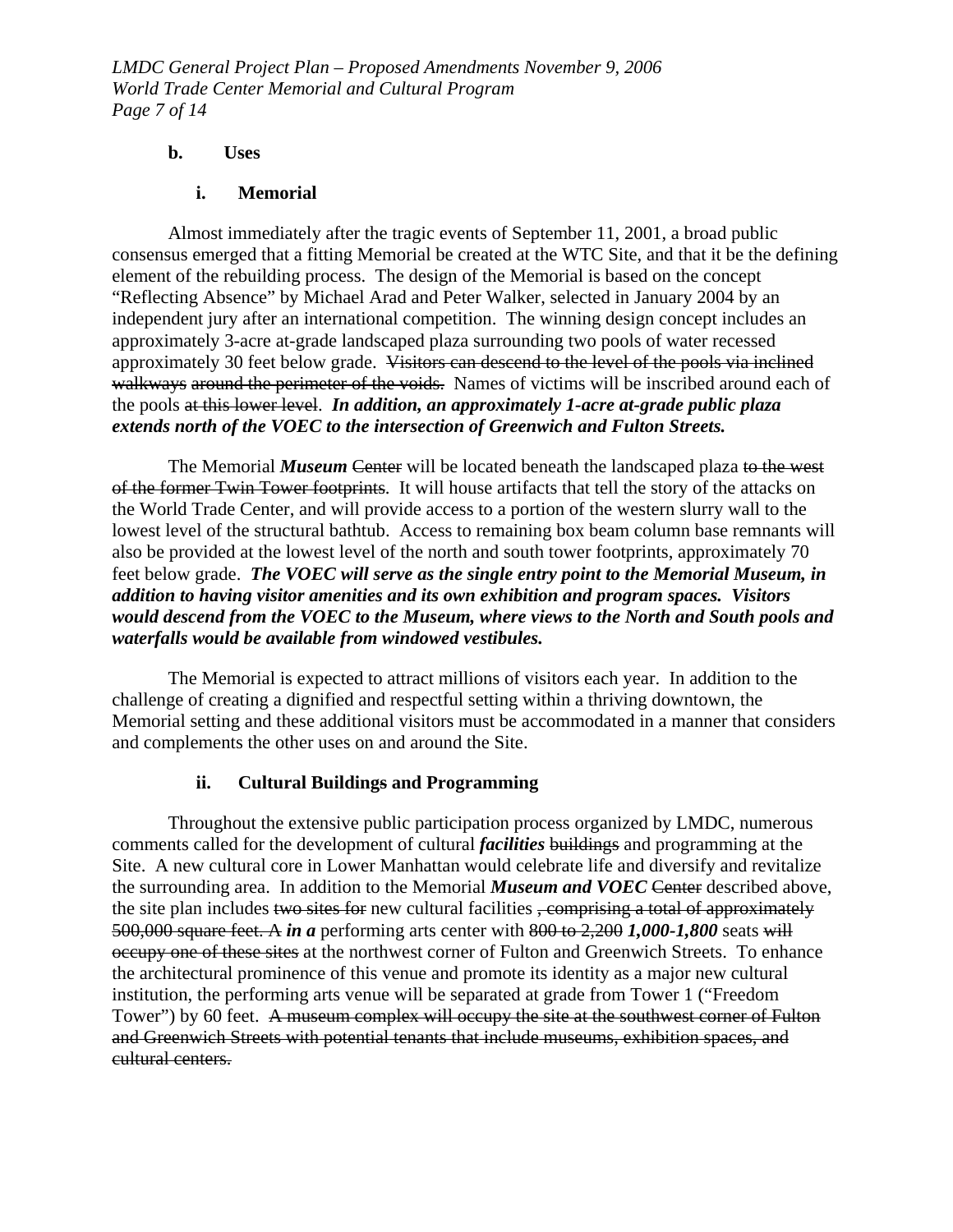*LMDC General Project Plan – Proposed Amendments November 9, 2006 World Trade Center Memorial and Cultural Program Page 8 of 14* 

# **7. The Redevelopment Program**

The Memorial Program will be compatible with and complement the Redevelopment Program. The Redevelopment Program includes redevelopment of certain uses that existed on the Site prior to September 11, 2001, but reflects and respects the Memorial Program uses new to the WTC Site. Infrastructure and utilities will be located to allow for better integration with the Memorial Program and Redevelopment Program elements. Public open space will also be provided. The current configuration of the program elements described below is depicted in Attachment 1.

## **a. Commercial Office Space**

The Site contained approximately 12.7 million square feet of above-grade office and governmental space: (1) the WTC Site contained approximately 10.9 million square feet of office space and associated unspecified amount*s* of below-grade areas in addition to approximately 700,000 square feet of space at the U.S. Customs House; and (2) the Southern Site contained approximately 1.3 million square feet of office space. The Redevelopment Program provides for the development of approximately 10 million square feet of Class A commercial office space, of which approximately 8.5 to 8.8 million square feet will be located in four buildings on the WTC Site, and *up to* approximately *1.3* 1.2 to 1.5 million square feet will be located on the Southern Site in one building.

## **b. Retail**

The World Trade Center contained highly diverse retail stores that served visitors and downtown workers as well as neighborhood residents. The new retail program at the WTC Site will provide for up to 1 million *approximately 500,000 to 600,000* square feet of retail. Retail uses at or above grade will be maximized while providing spaces for other at-grade uses.

# **c. Hotel and Conference Center**

The Marriott Hotel at the WTC Site was a 22-story hotel with 820 rooms, with meeting and support space. Most of its customers were business travelers. Lower Manhattan needs to replace this hotel space to serve existing and expected new businesses and residents, as well as the visitors to new cultural and Memorial uses.

Downtown lacks a large venue for conferences. Conference facilities and hotel are desirable on the Site because of its central location and excellent access to the regional transportation network. The Redevelopment Program could include a hotel with up to 800 rooms and up to 150,000 square feet of conference space. The location and conceptual design of any hotel is still being studied and will be determined by LMDC, the City *and* the Port Authority, and the Port Authority's net lessees at a later date.

# **d. Streets and Public Open Spaces**

*Prior to September 11, 2001, the World Trade Center occupied a superblock site, blocking the continuation of adjacent streets through the site.* The WTC Memorial and Redevelopment Plan *reintroduces* extends Fulton and Greenwich Streets through the WTC Site**,**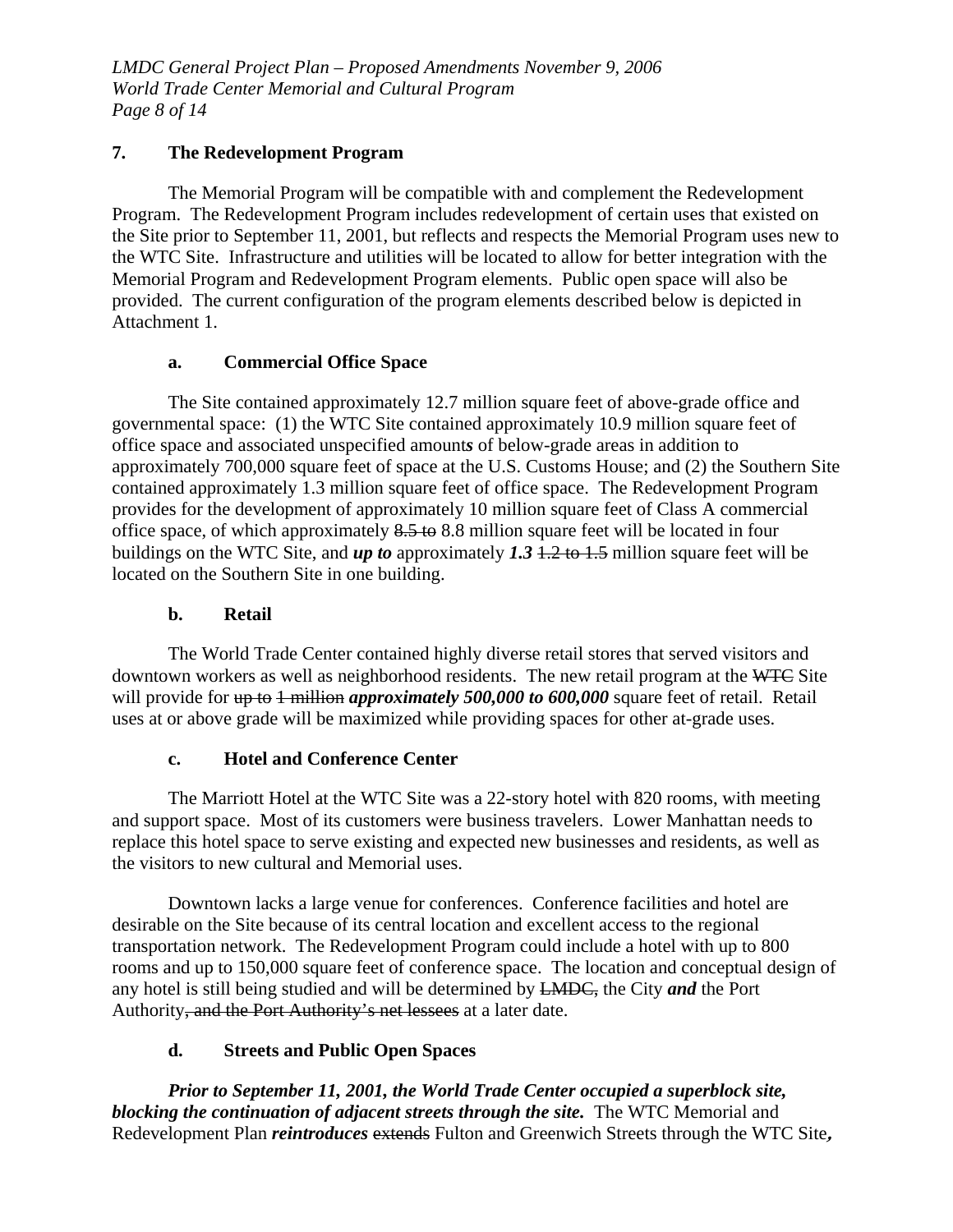*LMDC General Project Plan – Proposed Amendments November 9, 2006 World Trade Center Memorial and Cultural Program Page 9 of 14* 

*aligned as shown on Attachment 1*. These streets will connect adjacent neighborhoods and support the active street life that is characteristic of New York City. *Cortlandt Street will also be reintroduced between Church and Greenwich Streets as a pedestrian street, aligned as shown on Attachment 1. The area of the former Dey Street between Church and Greenwich Streets will be built as an open pedestrian way, incorporated into and designed as part of the adjacent "HUB Plaza" described below, as shown on Attachment 1. The Cortlandt and Dey Street rights of way within the WTC Site will be subject to recorded use restrictions developed by the City and the Port Authority which will be consistent with and, among other things, will effectuate the foregoing.* 

*The existing mapped streets comprising the perimeter of the former superblock – Vesey, Church and Liberty Streets – will be realigned as shown on Attachment 1.* 

*Within the Southern Site, Washington Street between Liberty and Cedar Streets will be closed and incorporated into Liberty Park. The portion of Cedar Street within the Southern Site will be realigned as shown on Attachment 1.* 

*Within the Northern Site, it is anticipated that the Port Authority will own the portions of former Greenwich Street that are located within the footprint of the new 7 World Trade Center, as well as most of the subsurface portion of the remainder of former Greenwich Street, and that the City will continue to own the remainder of former Greenwich Street and will own additional parcels along the eastern and southern boundaries of former Greenwich Street. However, the future dimensions and use of Greenwich North are still being studied and may be the subject of easement agreements among the involved governmental entities and/or the net lessee of 7 World Trade Center.* 

*In order to optimize the pedestrian experience, minimum sidewalk widths of 25 feet will be implemented throughout the Site, except that: (1) sidewalks along the northern edge of the Memorial site along Fulton Street west of Greenwich Street shall be 15 feet; (2) no sidewalks shall be required along Cortlandt Street in view of the anticipated use of that street as a pedestrian street and gateway to the Memorial; and (3) the widths of sidewalks on the Southern Site will be subject to future discussion between the Port Authority and the City, but will be a minimum of 15 feet.* 

*The re-introduction and realignment of streets within the Site will require the acquisition of property adjoining the former streets, to be incorporated into the newly aligned streets, and the disposition of portions of the former streets that will not be part of the newly aligned streets. The closing of portions of streets and incorporation of those streets and other City-owned property into the Plan also will require the acquisition of property, as discussed below.* 

*In addition, subsurface portions of Church, Liberty, Washington and Cedar Streets, and subsurface areas below the new Fulton and Greenwich Streets, will be acquired and incorporated into the below-grade infrastructure at the Site. Also, easements for rock anchor tie-backs will be acquired within subsurface portions of Vesey, Church, Liberty, Greenwich and Cedar Streets.*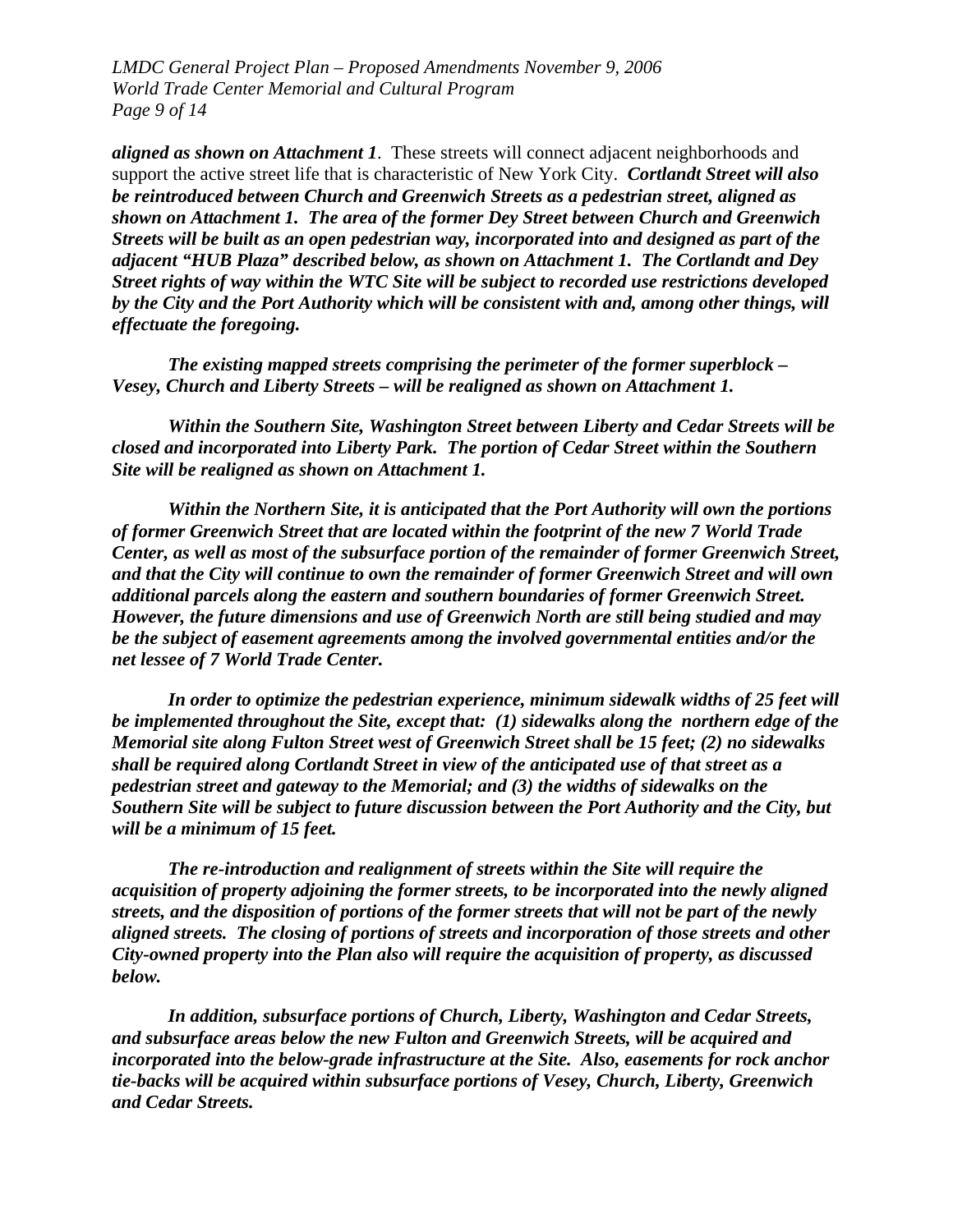*LMDC General Project Plan – Proposed Amendments November 9, 2006 World Trade Center Memorial and Cultural Program Page 10 of 14* 

The Plan also provides for the design and construction of Cortlandt and Dey Streets between Church and Greenwich Streets. The future status of Cortlandt and Dey Streets with respect to vehicular use is subject to future discussion among the Port Authority, LMDC and the City. The WTC Memorial and Redevelopment Plan connects Cedar Street to Greenwich Street through the Southern Site, improving vehicular and/or pedestrian circulation.

In order to optimize the pedestrian experience, minimum sidewalk widths of 15 feet will be implemented throughout the Site, except that (1) sidewalks will have a minimum width of approximately 25 feet along Greenwich Street north of Liberty Street, Fulton Street (with the exception of the north edge of the Memorial site), the west side of Church Street, the north side of Liberty Street west of Greenwich Street, the east side of Route 9A north of Liberty Street, and the south side of Vesey Street between Washington and Church Streets, (2) sidewalks on the north and south sides of Liberty Street between Greenwich Street and Church Street shall have a cumulative width of 35 feet, (3) the sidewalks on the north and south sides of Cortlandt Street may each have a width of 11.5 feet when the office towers along that street are constructed, and (4) the sidewalks along the east, south, and west side of the office tower on the Southern Site will be subject to future discussion among the Port Authority, LMDC, and the City.

Streets through the site *Site and the Northern Site\** will be designed and built to meet or exceed New York City Department of Transportation (NYCDOT) standards and will have the following directions and lane capacity, except as may be agreed to by NYCDOT:

| <b>Direction</b>    | <b>Lane Number</b> |
|---------------------|--------------------|
| Northbound          | 4                  |
| Southbound*         | $2*$               |
| Southbound          | 4.95               |
| Eastbound           | $3$ or 4           |
| Westbound           | 3                  |
| Eastbound/Westbound | 4 $er2$            |
|                     |                    |

*\* Northern Site is still being studied.*

The WTC Site contained a public plaza raised above street level. The plaza contained a sculpture and was the setting for occasional public events such as concerts and dance performances. The Redevelopment Program calls for a series of public open spaces to be located throughout the WTC Site including the "Wedge of Light" plaza at Fulton and Church Streets, the "PATH *"HUB* Plaza" at Greenwich Street south of the proposed permanent *WTC Hub* PATH Terminal entrance, *and* Liberty Park south of Liberty Street between Route 9A and Greenwich Street. A public plaza will also be located in front of the performing arts venue on Fulton Street, unless otherwise required by the program of the cultural institution selected for the site. These parks and plazas will accommodate a range of different active and passive recreational uses.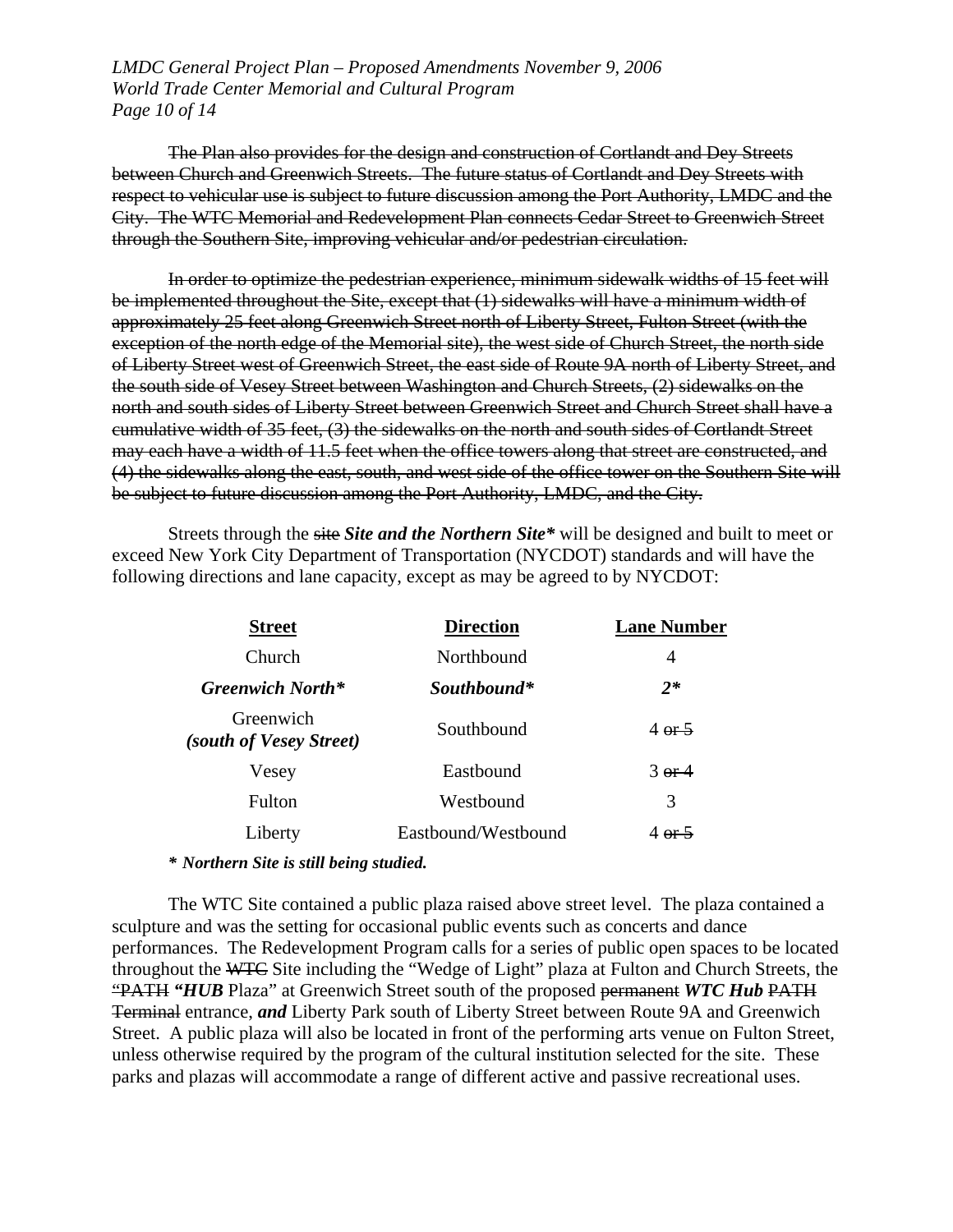*LMDC General Project Plan – Proposed Amendments November 9, 2006 World Trade Center Memorial and Cultural Program Page 11 of 14* 

# **e. St. Nicholas Greek Orthodox Church**

The WTC Memorial and Redevelopment Plan provides for reconstruction of the St. Nicholas Greek Orthodox Church, which was located on the southwestern portion of the Southern Site and was destroyed on September 11, 2001. The church will be rebuilt within the new park area to the south of Liberty Street.

## **f. Infrastructure and Utilities**

Infrastructure and service areas for the components of the WTC Memorial and Redevelopment Plan will be primarily located below-grade and accessed via the Liberty Street vehicular ramp at Liberty Park. These below-grade uses may require the acquisition of subsurface *property, including* portions of adjacent streets *as described above* including Cedar Street from the eastern side of West Street to the eastern side of Washington Street, and the southern portion of Liberty Street from the eastern side of West Street to the western side of Greenwich Street.The majority of uses at the Site, including the Memorial, cultural, commercial office, retail and hotel, will share this below-grade servicing infrastructure*.* , while below-grade access for automobiles and possible temporary below-grade truck access for Freedom Tower will be separated from the remainder of the site's below-grade service network and may use separate entrances on Vesey Street.

The WTC Memorial and Redevelopment Plan will accommodate visitors to the Memorial *Program* and the museum and cultural uses, in a dignified and respectful manner that considers and complements the Memorial setting. Visitor services and amenities will be provided at the Site. These will include a below-grade bus parking facility.

Mechanical equipment areas, utility zones, storage areas, and other building service areas and connections will also be located primarily below grade at the Site. *Rock anchor tie-backs will be installed below certain streets and may be installed in certain private properties adjacent to the Site to support below-grade retaining walls. This may require the acquisition of subsurface easements from the City and certain private property owners.* 

## **8. Design Guidelines**

The redevelopment of the Site will be carried out in phases over an anticipated period of approximately 12 years. In order to assure that the open spaces, buildings and other features designed and built throughout the entire development period reintegrate the site with the rest of Lower Manhattan, exemplify excellence in design, are consistent with the vision for the site, and are compatible with the intent of the WTC Memorial and Redevelopment Plan, a set of *commercial* design guidelines will be adopted by LMDC and the Port Authority*, which is responsible for implementation of the Redevelopment Program.* with input from involved and interested parties, including the Department of City Planning and the Port Authority's net lessees, to *The commercial design guidelines will* guide future development for both the Memorial Program and the Redevelopment Program *in a manner consistent with this general project plan and the environmental review described below.* Prior to such adoption, LMDC, the City, the Port Authority and the Port Authority's net lessees will *have* work*ed* together in a cooperative manner with respect to the formulation of the commercial design guidelines.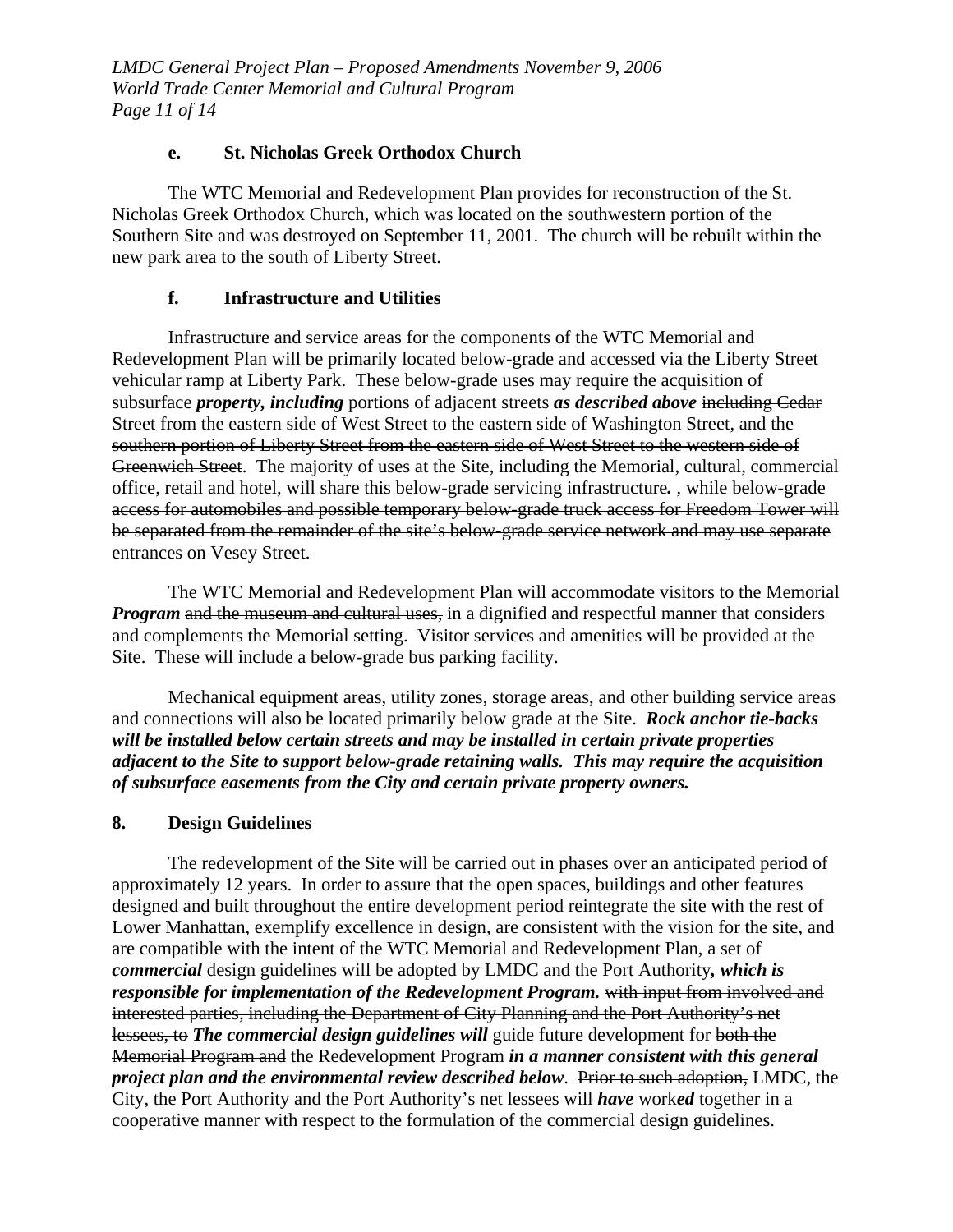*LMDC General Project Plan – Proposed Amendments November 9, 2006 World Trade Center Memorial and Cultural Program Page 12 of 14* 

*Following their adoption by the Port Authority, in a form acceptable to the City, administration of the commercial design guidelines will be governed by agreement between the*  Port Authority and the City. The City, acting through its Department of City Planning, will participate in the drafting or modification of any of the design guidelines set forth in Attachment 2.

*In addition to specifying the uses described above, the commercial The design* guidelines will outline general building envelopes for each identified commercial development parcel, including height, bulk, massing, setbacks*, streetwalls, and maximum buildable tower area. The commercial design guidelines will also establish parameters for (1) lobby locations and access points, including vehicular and service access; (2) retail location and orientation, minimum frontage, and other key features; (3) streetscape, sidewalk and public open space framework; (4) signage; and (5) sustainability.* and lobby locations. For the Memorial Program, they will define (1) location; (2) use; (3) street/open space connections and edges; and (4) sustainability. For the Redevelopment Program, they will define (1) retail boundaries, volumes and plan concepts; (2) street/open space edges and connections, as well as service access points; and (3) sustainability, security and life safety, and material/aesthetic issues for building facades and retail storefronts. The guidelines process is intended to be flexible enough to accommodate future modifications as changing conditions may require and will include mechanisms to do so as needed.

The *commercial* design guidelines will constitute a significant component of the land use plan and controls for the Site*, while remaining flexible enough to accommodate design innovation and the need for adjustment and modification in response to changing conditions.* 

*The designs of the Memorial, Memorial Museum and VOEC, as described above, have progressed to a point at which design guidelines are no longer necessary. LMDC will continue to be responsible for determining consistency with this general project plan and the environmental review described below of the commercial design guidelines (including variances and amendments) and of the design of the performing arts venue*.

## **9. Relocation**

All above and below grade structures at the Site were destroyed or severely damaged on September 11, 2001. Structures that remain are unoccupied. Even before September 11, 2001, there were no residential occupants on the Site. No relocation will be caused by the proposed WTC Memorial and Redevelopment Plan.

#### **10. Environmental Review**

LMDC, acting as lead agency under both the National Environmental Policy Act ("NEPA") and the New York State Environmental Quality Review Act ("SEQRA"), conducted a coordinated environmental review of the WTC Memorial and Redevelopment Plan. LMDC prepared a Generic Environmental Impact Statement ("GEIS") as part of that review. The GEIS process included extensive opportunities for the public to comment on the environmental impacts of the proposed project prior to final approval by LMDC. Such review resulted in a Final GEIS released in April 2004, a Record of Decision and Findings Statement dated June 2, 2004.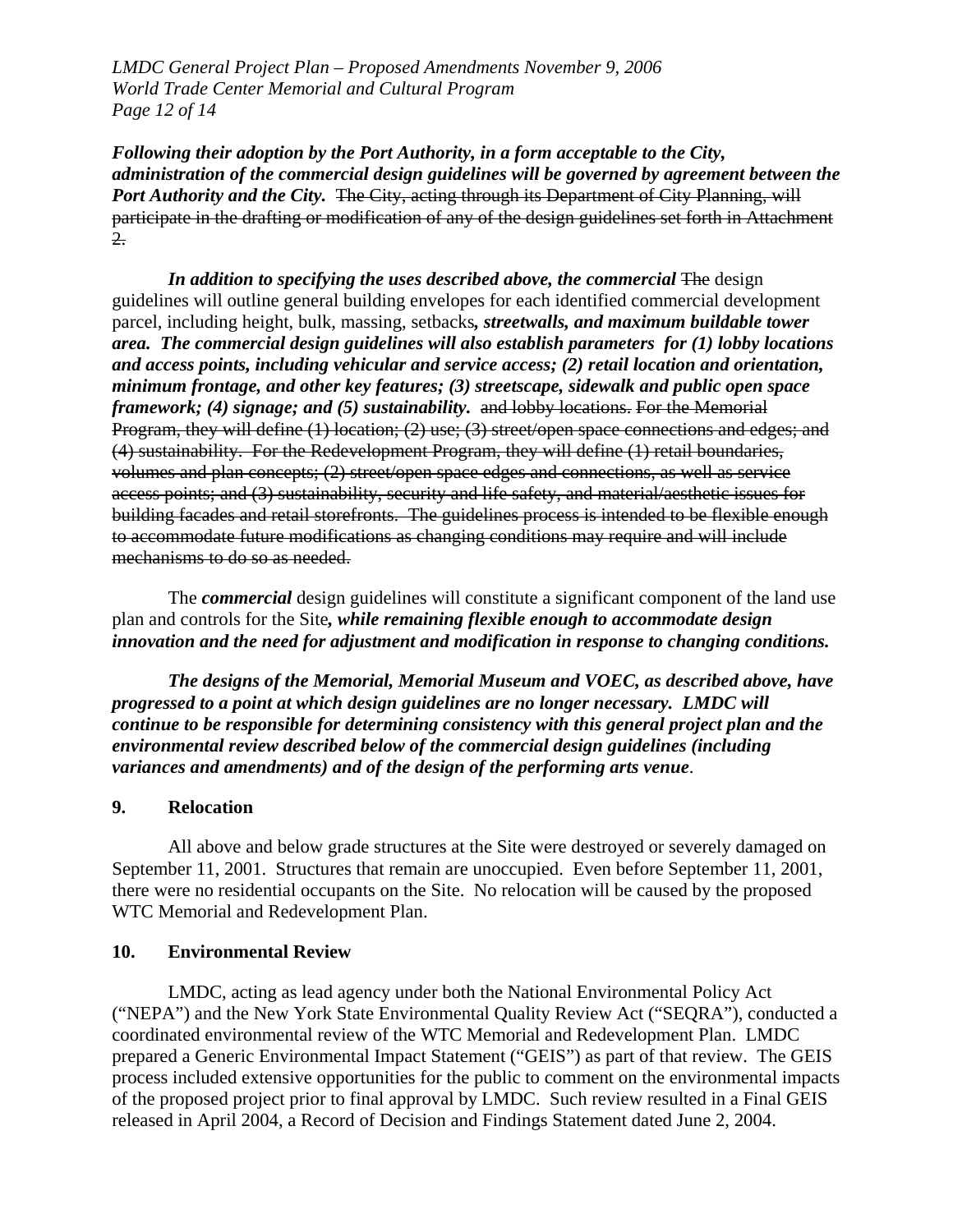*LMDC General Project Plan – Proposed Amendments November 9, 2006 World Trade Center Memorial and Cultural Program Page 13 of 14* 

*Supplemental reviews by LMDC have since resulted in an Environmental Assessment, Finding of No Significant Impact and Determination of Non-Significance dated May 19, 2005, and an Environmental Assessment, Finding of No Significant Impact and Determination of Non-Significance dated October 12, 2006.*

## **11. Funding and Operation of the WTC Memorial and Redevelopment Plan**

The Memorial Program will be administered and operated by public or not-for-profit entities. LMDC proposes to use existing HUD Community Development Block Grant funds and other public and private contributions for the Memorial Program.

The Port Authority will be responsible for the components of the Redevelopment Program to be located at the WTC Site.

LMDC and the Port Authority, working with the City, will cooperate in developing a plan for implementation of the components of the Redevelopment Program to be located at the Southern Site, which will be funded by a combination of public and private sources.

Redevelopment of the Site *and any transfers associated with Greenwich North will* may require acquisition or disposition of property and/or lease or development agreements. In such case, LMDC, ESDC, the Port Authority, *the City,* or other governmental entities may acquire *and/or transfer* title to property*, including subsurface and other easements. Property may be acquired* by negotiated purchase, where possible, or by condemnation. *Generally, it is anticipated that the Port Authority will own the Site and hold the easements described above, except for the portions of the Site allocated for the Memorial Program, in which LMDC, The World Trade Center Memorial Foundation, Inc. or another designee of LMDC will hold an appropriate real property interest, and certain streets or interests in streets, which will be owned by the City.*

# **12. Zoning; City Map**

The WTC Site is zoned for commercial uses under the New York City Zoning Resolution (zoning classifications C6-4, C5-3). However, the WTC Site is exempt from zoning requirements because property *at the Site* owned, controlled or operated by the Port Authority is not subject to the jurisdiction of the city or state of New York.

The Southern Site is zoned for commercial uses under the New York City Zoning Resolution (zoning classification C6-9). Redevelopment of the Southern Site will be exempted from these zoning requirements pursuant to the UDC Act *and/or as a result of having been incorporated into the World Trade Center site*.

Instead, the Site will be developed in substantial conformance with the *commercial* design guidelines that will form part of the land use plan and controls for the Site. The proposed WTC Memorial and Redevelopment Plan is nonetheless consistent with local land use plans and nearby zoning classifications. Consistent with the program described in Section 7 above, the WTC Memorial and Redevelopment Plan currently includes open space, a church, and an approximate 57-story, *up to* approximately *1.3* 1.6 million square foot commercial office tower on the Southern Site.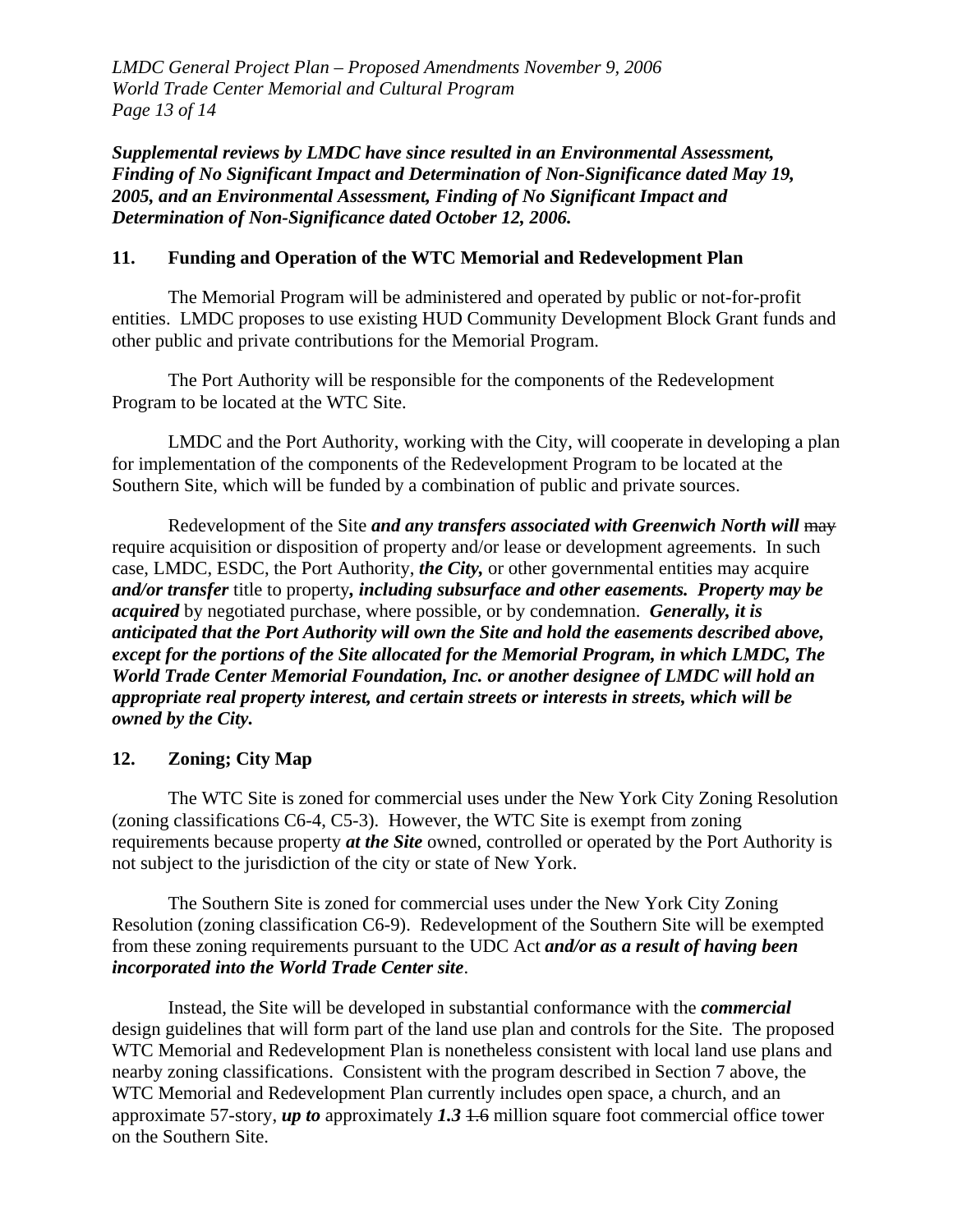*LMDC General Project Plan – Proposed Amendments November 9, 2006 World Trade Center Memorial and Cultural Program Page 14 of 14* 

As contemplated by the Plan and as shown on Attachment 1, Washington Street between Cedar and Liberty Streets will be closed and incorporated into Liberty Park. In addition, subsurface portions of Cedar and Liberty Streets will be incorporated into the below-grade infrastructure at the Site.

To the extent the Plan *realigns or* eliminates those portions of Cedar, Liberty, and Washington Streets, which are mapped streets *(including for purposes of easements as described above)*, it is inconsistent with the City Map. It will be infeasible and impracticable to comply with the official map and other local laws related thereto, including Sections 197-d, 198 and 199 of the New York City Charter due to the time constraints imposed by the construction schedule for the entire WTC Memorial and Redevelopment Plan. Given the substantial opportunity previously afforded the public to comment on the Plan, including the closing and incorporation of street interests into the Southern Site, no additional public purpose would be served by the delay that would be associated with an amendment of the City Map.

As stated above, implementation of the WTC Memorial and Redevelopment Plan *will* may involve acquisition or disposition of property interests by one or more governmental entities. To the extent that any such transaction would otherwise be subject to the New York City Uniform Land Use Review Procedure or other local law, it will not be feasible or practicable to comply with such law in connection with Plan implementation. Such compliance would not permit the public entities responsible for Plan implementation to meet construction schedules and, given the substantial opportunity afforded the public to comment on the Plan, no concomitant public purpose would be served by such delay.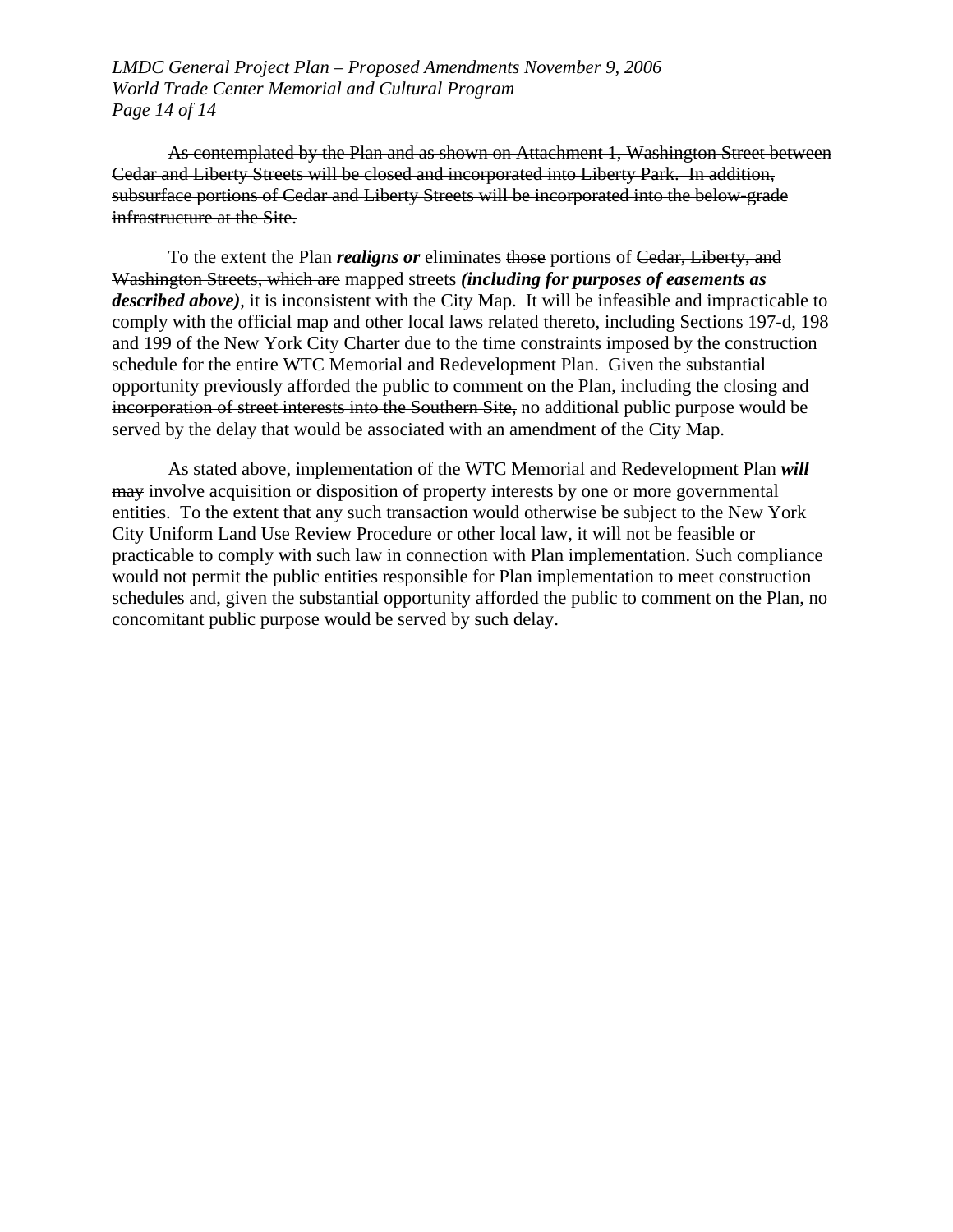# **ATTACHMENT 2**

### **CERTAIN DESIGN GUIDELINES**

The City of New York, acting through its Department of City Planning, will participate in the drafting or modification of any of the design guidelines set forth below:

- 1. for commercial buildings other than Tower 1: (a) streetwall requirements; (b) first setback requirements; (c) retail frontage requirement on Greenwich, Church and Fulton Street frontages; (d) relative ground floor retail, lobby, and other space uses; and (e) ground floor transparency requirement on Greenwich, Church and Fulton Street frontages;
- 2. controls for exterior retail signage, including special controls for Greenwich Street frontages facing the Memorial site;
- 3. design standards and configurations for security devices installed in streets, sidewalks or other open spaces to ensure, to the maximum extent possible consistent with security needs, that allow integration with streetscape elements and do not impede pedestrian flow; and
- 4. grade controls for streets and sidewalks, in order to provide an appropriate streetscape transition between level changes and protection of view corridors.